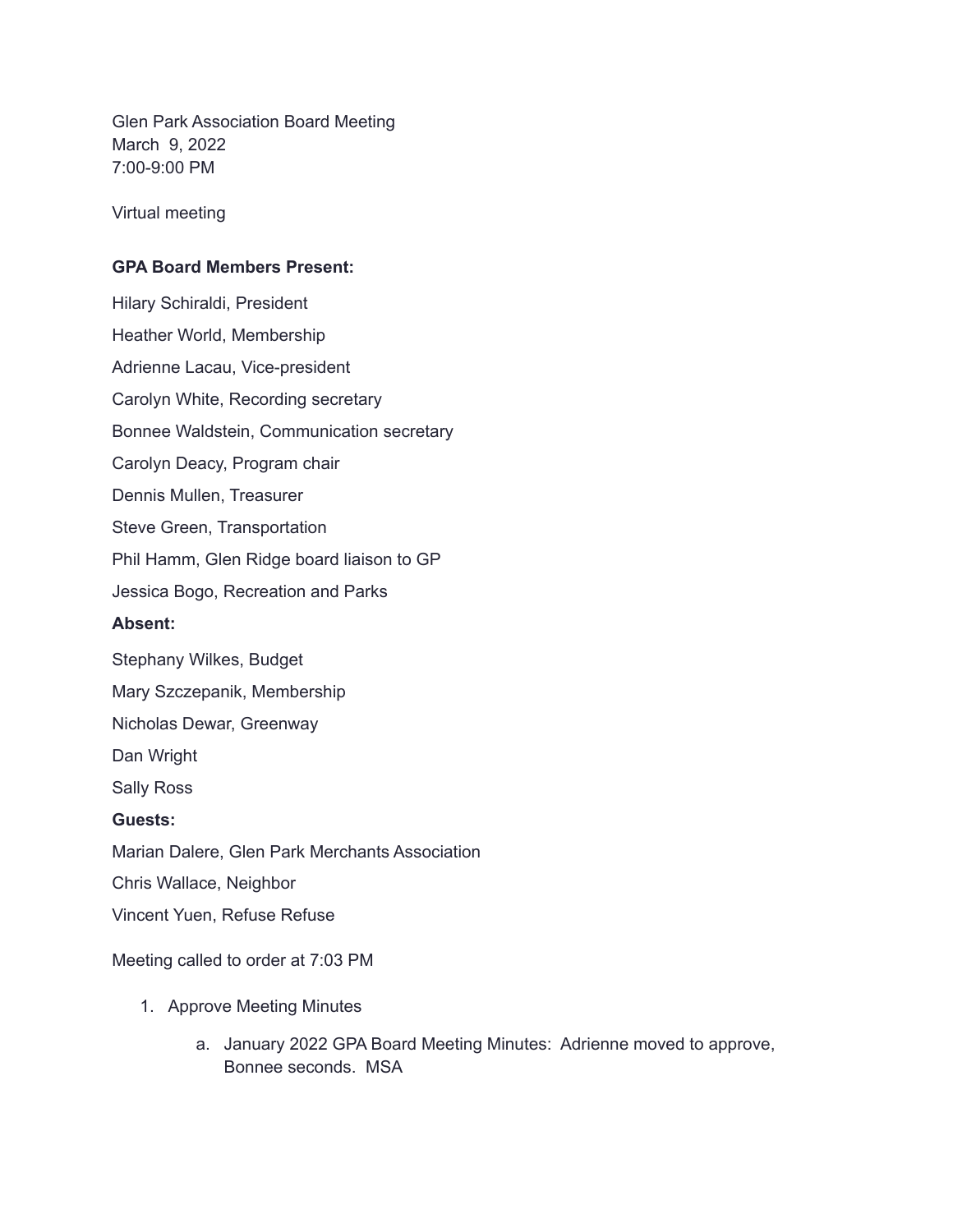- b. February 2022 GPA Board Meeting Minutes: Bonnee moved to approve, Adrienne seconds. MSA
- 2. Spring Quarterly Meeting, April 21, 2022 (Carolyn D)
	- a. District 8 Supervisor Mandelman will speak first
	- b. SFPD new Ingleside Capt. Derrick Lau will speak at 7:45 PM
	- c. Meeting notifications will be posted on social media and the GP blog.
	- d. Dry Run is scheduled for 7PM April 20. Hilary, Carolyn D, Carolyn W, Heather. Chris Wallace to participate
- 3. Gum Tree Girls Festival: Hilary to send letters of support as stated in previous minutes.
- 4. Grants Committee: Hilary sent the list of applicants to committee members. The committee will meet to make recommendations to present for a vote at the April board meeting.
- 5. Refuse Refuse Neighborhood Clean-up (GPA, GPMA, Vincent Yuen, refuserefuse.org)
	- a. Refuse Refuse holds neighborhood cleanups all over the city. The goal is to make it easy for people to get involved and to have recurring cleanups. RR coordinates with San Francisco Public Works for trash pickup and provides the supplies needed. They also work with Together SF.
	- b. PW needs 4 weeks notice as well as the date and place for picking up the trash bags.
	- c. Cleanup committee volunteers: Janet Tarlov, Marian Dalere, Heather, Carolyn W, Carolyn D. We will plan for sometime in late April / early May to plan the details. This will be a recurring event.
	- d. Vince will hold a Zoom call with the organizers late April / early May.
	- e. It was suggested that we have our own GPA/GPMA vests for cleanups. Carolyn D. offered to source and store the vests.
- 6. Neighborhood Community Business District: Janet Tarlov and the merchants are onboard in principle. It is understood that this would need to be a separate organization.
- 7. Committee Reports
	- a. Transportation (Steve):
		- i. Slow Streets: Looking for a volunteer to captain the Arlington and Chenery slow streets. Will follow up to find further information on the role.